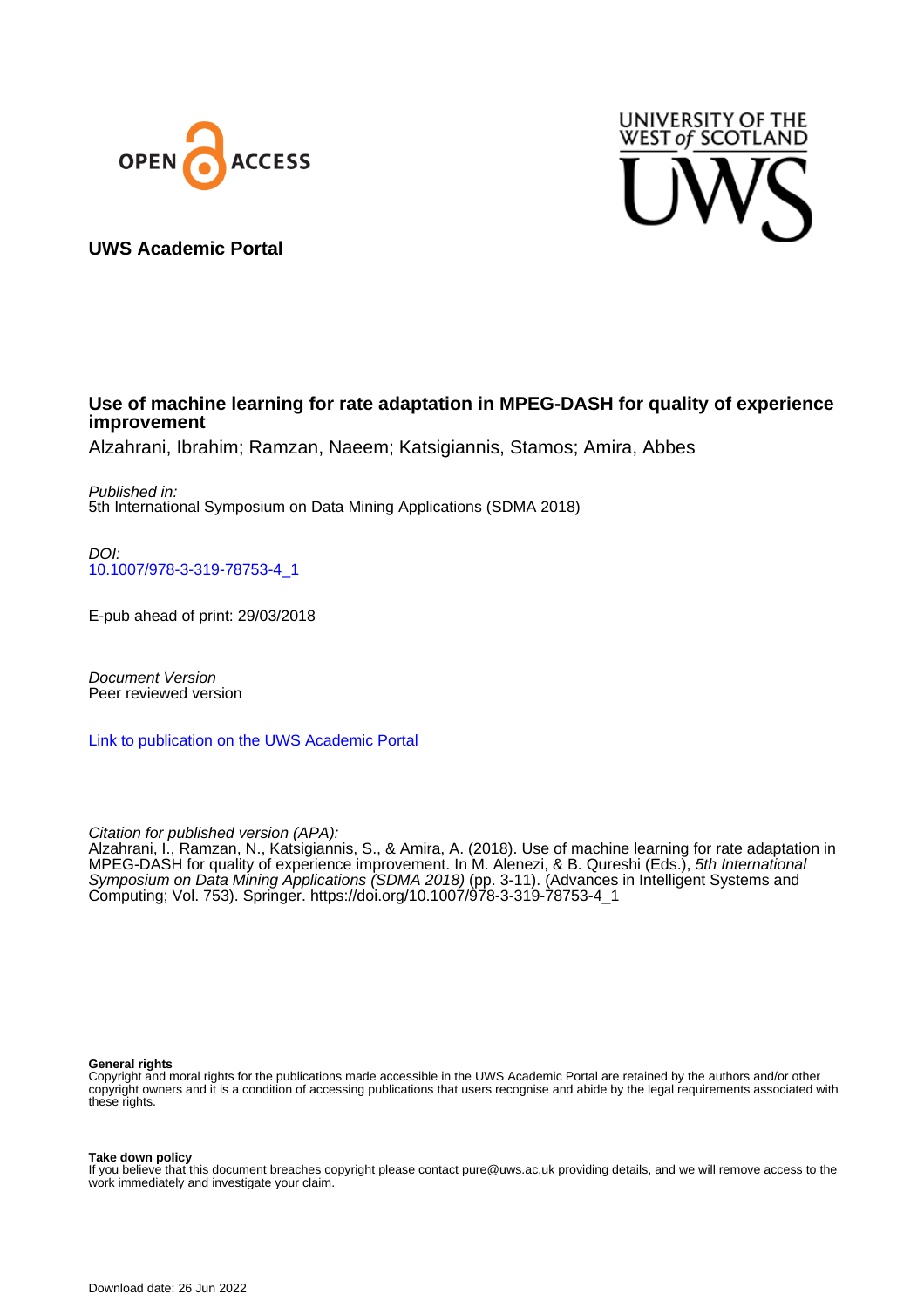# Use of Machine Learning for Rate Adaptation in MPEG-DASH for Quality of Experience Improvement

Ibrahim Rizqallah Alzahrani, Naeem Ramzan, Stamos Katsigiannis, and Abbes Amira

School of Engineering and Computing, University of the West of Scotland Paisley, PA1 2BE, United Kingdom {Ibrahim.Alzahrani, Naeem.Ramzan, Stamos.Katsigiannis, Abbes.Amira}@uws.ac.uk

Abstract. Dynamic adaptive video streaming over HTTP (DASH) has been developed as one of the most suitable technologies for the transmission of live and on-demand audio and video content over any IP network. In this work, we propose a machine learning-based method for selecting the optimal target quality, in terms of bitrate, for video streaming through an MPEG-DASH server. The proposed method takes into consideration both the bandwidth availability and the client's buffer state, as well as the bitrate of each video segment, in order to choose the best available quality/bitrate. The primary purpose of using machine learning for the adaptation is to let clients know/learn about the environment in a supervised manner. By doing this, the efficiency of the rate adaptation can be improved, thus leading to better requests for video representations. Run-time complexity would be minimized, thus improving QoE. The experimental evaluation of the proposed approach showed that the optimal target quality could be predicted with an accuracy of 79 %, demonstrating its potential.

Keywords: MPEG-DASH, machine learning, rate adaptation, QoE, video streaming

### 1 Introduction

Video has become one of the most important media elements across the entertainment and communications industries. It is expected that in 2021, over than 3/4 of Internet data will be video [1]. As a result, extensive research is being conducted in order to better understand and sort out the complexities of time variations, unstable bandwidth, and end-to-end or startup delays during transmission.

The current video streaming market is dominated by three primary providers: Microsoft (smooth-streaming) [2], Adobe (HTTP-dynamic streaming) [3], and Apple (HTTP-live streaming) [4]. Each of these companies has its own content format, encoding, and protocol that are firmly tied to that specific vendor, a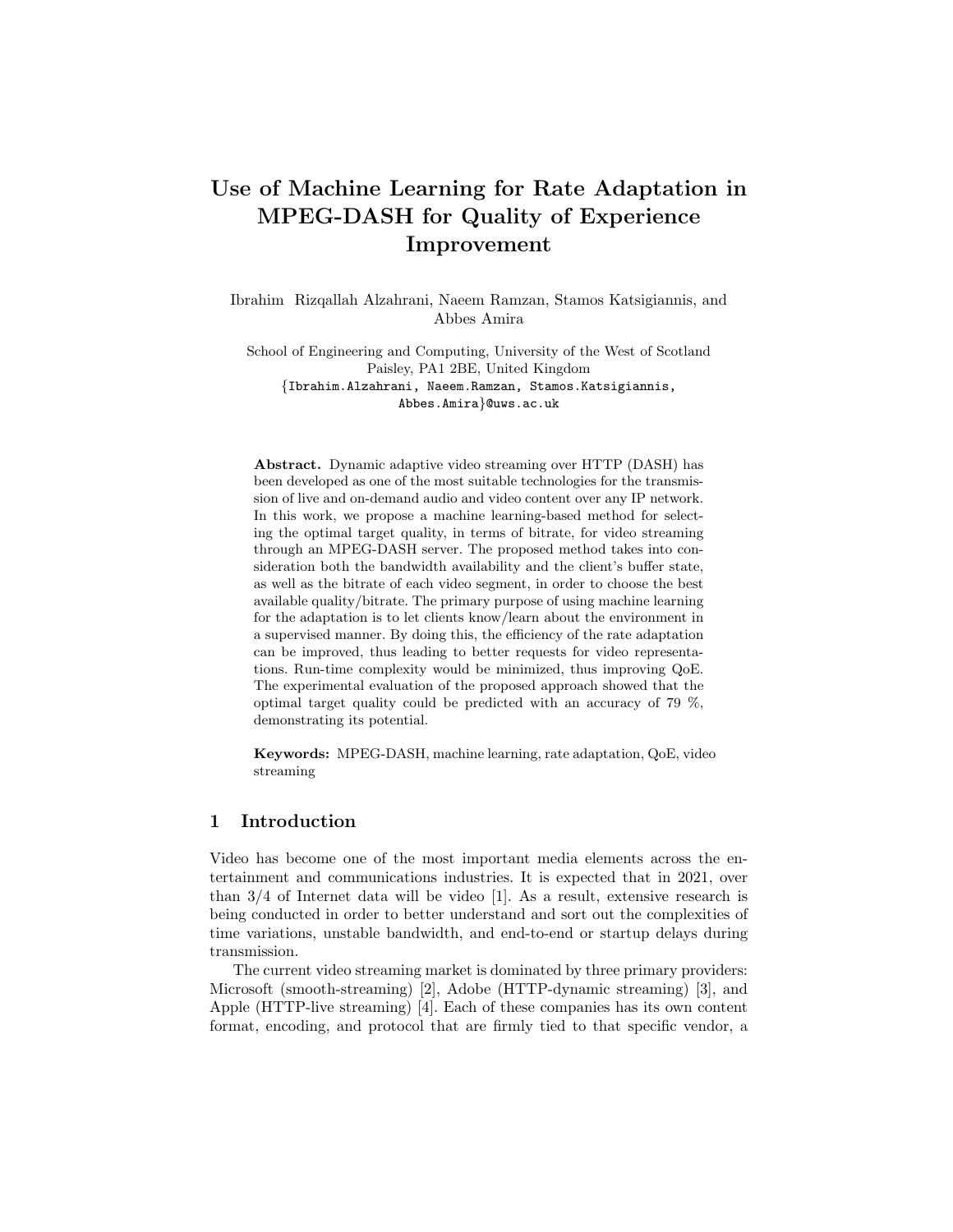fact that often leads to video content being prepared for delivery in these three different formats. Thus, many challenges are inherent in producing, encoding, and delivering video streams, but a solution must be provided for all vendors in the market because multimedia streaming is rapidly becoming the dominant media form [1]. Technology such as MPEG-DASH [5] provides a viable solution to the above issue by allowing inter-operability between various electronic devices and servers. The MPEG-DASH client accesses services from the web/media server via the framework described in [6]. At the server, encoded versions of the video are produced and then chunked into smaller segments that are all the same size. These segments are requested by the client via HTTP GET or partial GET requests, but show up as of the same video despite differing methods of transmission, ensuring an acceptable Quality-of-Experience (QoE).

In this work, we propose a machine learning-based method for selecting the optimal target quality, in terms of bitrate, for video streaming through an MPEG-DASH server. The proposed method takes into consideration both the bandwidth availability and the client's buffer state, as well as the bitrate of each video segment, in order to choose the best available quality/bitrate. Choosing the optimal target bitrate will allow the client to make better rate adaptation choices, thus enhancing QoE on the client's end.

The rest of this paper is organised in four sections. Section 2 provides an outline of the related published research, while the proposed method is described in Section 3. The results and discussion of the experimental evaluation are provided in Section 4 and conclusions are drawn in Section 5.

#### 2 Related work

The rate adaptation of Dynamic Adaptive video Streaming over HTTP (DASH) is usually based on the available bandwidth, the client's buffer, or some combination of the items above.

Petrangeli et al. [7] proposed a framework based on OpenFlow, that prioritises the delivery of specific video segments to avoid overfilling clients' buffers, a problem that may lead to the video freezing. They based their method on a machine learning approach, which relies on the RUSBoost algorithm (which is used for detecting whether a client is about to encounter a freeze) and fuzzy logic (which decides whether the circumstances of the prioritisation queue are proper to efficiently prioritise the segment). Petrangeli et al.'s proposal [7] would notice if a client is about to encounter a freeze, and drive the network prioritisation to overcome it. They carried out an extensive performance comparison of various video streaming scenarios with other HAS solutions (i.e. heuristics FINEAS and MSS). Their conclusion showed that the proposed method could decrease the video freezes by about 65% and freeze time by about 45%. However, their proposed method is based on the collected network measurements, and ignores both the information about the streamed videos and the clients' system characteristics.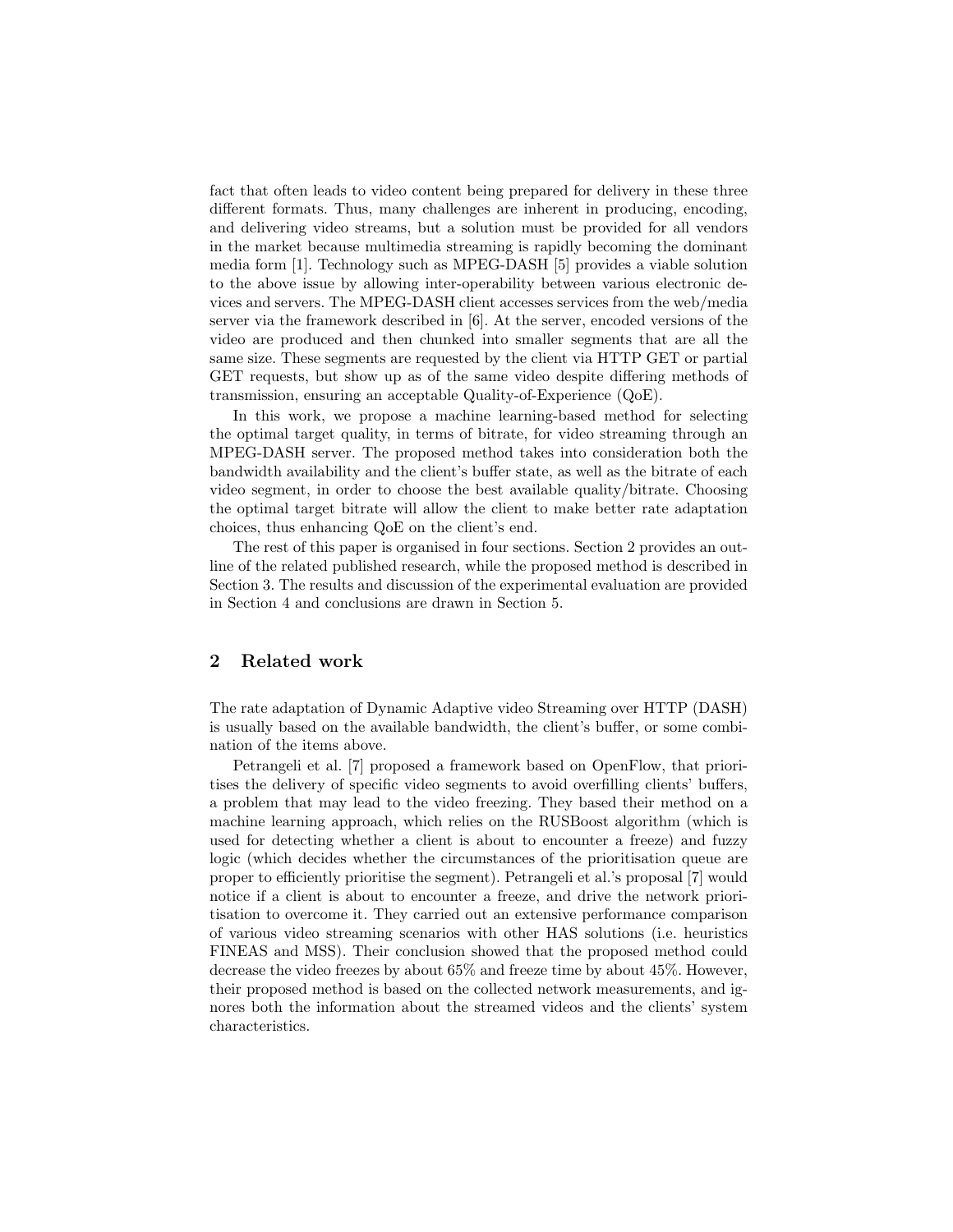Chan et al. [8] proposed a rate algorithm to improve the efficiency of bandwidth utilisation based on the transport-layer information, which is explored as a means of estimating the buffer size on the clients end. The proposed algorithm showed better results compared to Apple HLS [4] and Microsoft smooth streaming [2]. However, the proposed algorithm lacks the accuracy and up-todate details of the adaptation process that are available with additional HTTP requests. Schemes based on application layer are techniques used for more than just the prediction of the possible throughput in addition, a number of attempts were proposed on cross-layer throughput estimation. A solution based on machine learning (Support Vector Regression [9]) developed based on [10] is used for the prediction of the possible throughput in [11]. This method trains the throughput prediction via information from the network layer, such as packet loss, delay, and RTT.

Xiong et al. [12] made another argument about the clients' overall perceptions when video quality is changed. They note that the perceived video quality is not easy to describe in an accurate language, or even in other mathematical models that depend on an exact input and output definition. Because of this, they propose using fuzzy logic (called Network-Bandwidth-Aware Streaming Version Switcher), which is divided into three components, namely sensor, controller, and actuator. The sensor works like an estimation resource module, the controller is responsible for the adaptation, and the actuator monitors the controller's decisions. Xiong et al. [12] concluded that the technique was responsive to changes in the network. In [13], fuzzy logic was applied to adapt the video rate to changes in the network's conditions. The proposed algorithm aims to avoid buffer overflow and unnecessary fluctuations in video quality. However, it also suffers from a large variation during changes in video quality. In order to overcome this limitation, Sobhani et al. [14] proposed an AIMD-like fuzzy controller. Their proposed method focuses on both the buffer occupancy and the estimated throughput. Nevertheless, fuzzy logic would require domain expert knowledge, which can be difficult to acquire.

Chien et al. [15] proposed the use of a decision tree in order to map networkrelated features onto the video rate. Instead of introducing a new algorithm, a scheme was chosen to improve the accuracy of existing adaptation algorithms. In short, these researchers trained the model via a given dataset [16]. The classifier then predicts the current/future requests. Hence, the training process can be applied either on-line or off-line, and the results showed improved prediction accuracy.

Bhat and Bhadu [17] proposed a machine learning approach for video streaming with DASH to help clients adapt to changes in the streaming environment. Their objective was to allow clients to learn about the environment in an unsupervised manner, since they assumed that by doing this, the redundancy of adaptation would be eliminated. They concluded that they could improve QoE and efficiency of bandwidth utilization by up to 68.5%. Van der Hooft et al. [18] used the mean and the average absolute difference in bandwidth, whereas Claeys et al. in [19] and [20] used the changes information about both the avail-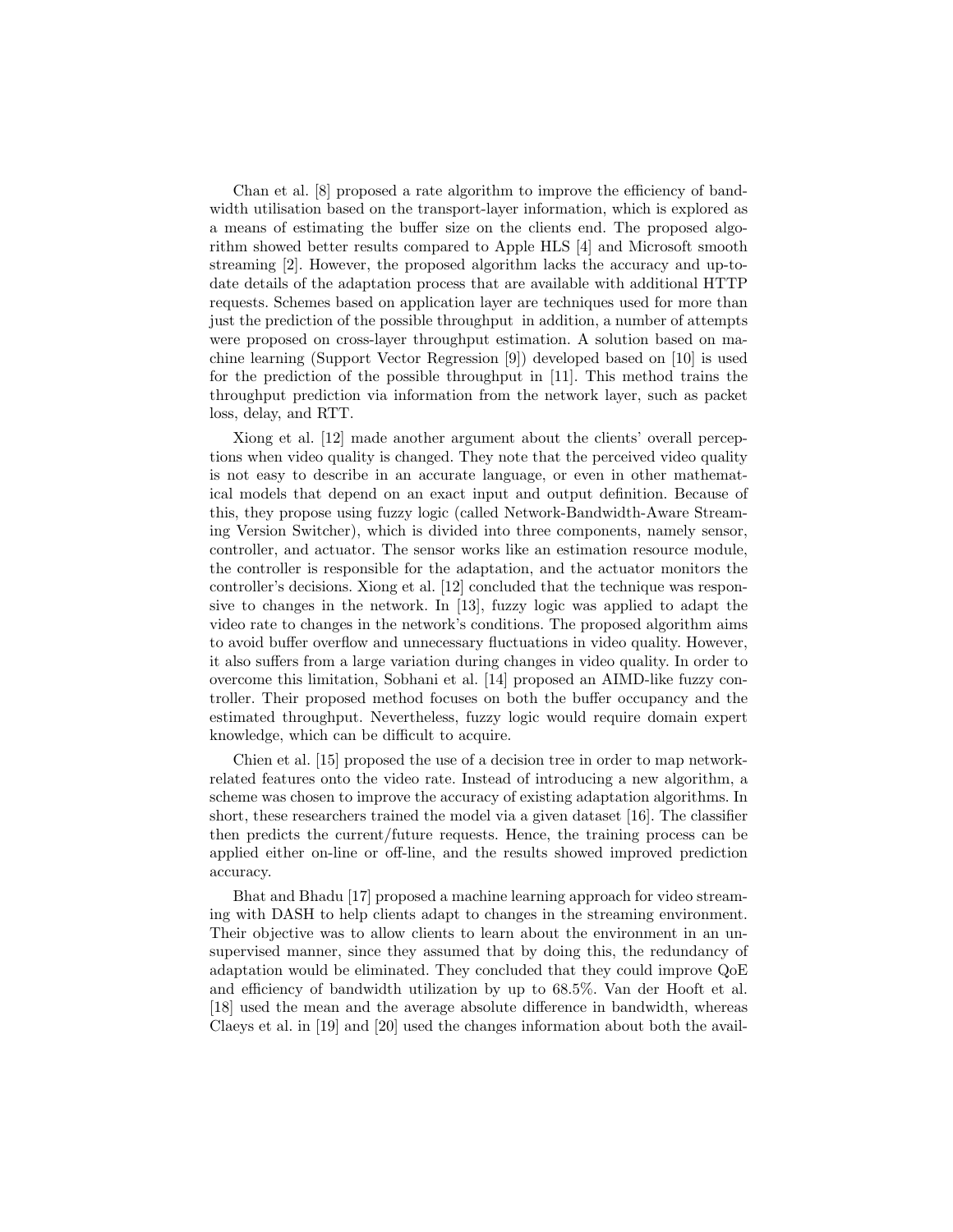|                 | DASH-server                                                                 | DASH-client                    |
|-----------------|-----------------------------------------------------------------------------|--------------------------------|
| Processor model | Intel Xeon E3-1245                                                          | Intel Core i5-4570             |
| Processor speed | $3.40$ GHz $(8 \text{ cores})$                                              | $3.20$ GHZ $(4 \text{ cores})$ |
| RAM             | 7.5 GB                                                                      | 4 GB                           |
|                 | <b>Operating system</b> Linux Ubuntu-14.04 LTS 64-bit MS Windows 8.1-64-bit |                                |

Table 1. DASH-server and DASH-client hardware specification

able bandwidth and the buffer state. Then, an agent works by changing the video rate to gradually increase its reward, such as enhancing the Mean Opinion Score (MOS) and decreasing the re-buffering [18]. Martin et al. [21] presented an adaptation algorithm based on the Q-Learning method, called DASH-QL. This approach is based on reinforcement learning [22], which allows clients to learn via experience. This method was able to perform an ideal control like other approaches such as DASH-SDP, while still maintaining adaptivity [21].

Due to long delays and fluctuations in bandwidth, the user's QoE needs to be enhanced constantly. One possible solution involves adaptation logic improvements, which would decrease re-buffering events when transmitting higher video qualities. Bezerra et al. [23] presented a control system (DBuffer) to improve the QoE while a streaming session simultaneously occurs in mobile networks. Their proposed method approximates the most appropriate video quality for specific requests based on the clients' buffer state, which is the main component of their proposed method that controls the adaptation logic [23]. They concluded that their proposed method showed the lowest stall events when comparing the conventional and PANDA adaptation approaches.

## 3 Proposed method

This section proposes a new approach that utilises machine learning algorithms for determining the best possible quality (in terms of bitrate) that a video streaming client could enjoy when video content is streamed from a DASH server. Current bitrate, buffer state, and the available bandwidth are used in order to determine the optimal target quality of the server, thus ensuring the best possible playback at the client and enhancing the QoE.

#### 3.1 Experimental Setup & Data acquisition

A DASH-server and a DASH-client were used in order to stream video sequences and acquire network and quality statistics. The hardware specifications of the server and the client system used in this study are summarised in Table 1. An Apache HTTP server was used for the DASH-server system, while MP4Client, an open-source multimedia player from GPAC [24], was used as the DASH-client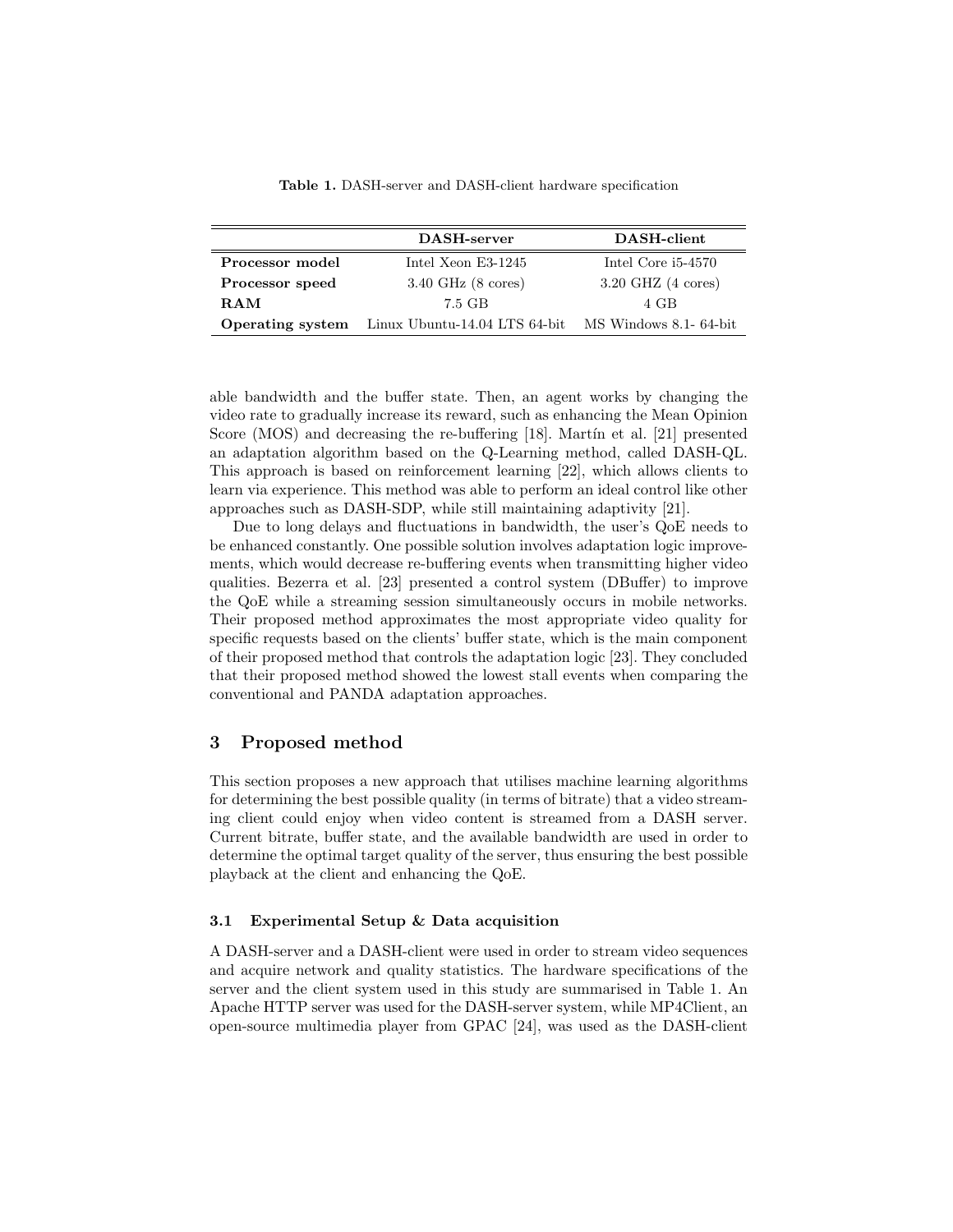Table 2. Video sequences used

| Sequence name        | Big_Buck_Bunny, Elephants_Dream, Site_sings_the_blues      |  |
|----------------------|------------------------------------------------------------|--|
| Resolution           | $1920 \times 1080$ pixels                                  |  |
| Frame rate           | $24$ fps                                                   |  |
| Duration             | $5.45 \text{ min } (345 \text{ sec})$                      |  |
| Segment size $(sec)$ | 10, 15                                                     |  |
| Number of segments   | $23(15 \text{ sec segments}), 35(10 \text{ sec segments})$ |  |
| Bitrate (kbps)       | 125, 250, 375, 500, 750, 1000, 1500, 2000                  |  |

at the client system, since it allows clients to retrieve the most appropriate video content based on the given configurations. Furthermore, the bandwidth was capped at 2.5Mbps using the NetEm emulator [25] in order to create a realistic test environment for the DASH streaming system.

Raw video encoding is achieved by using the FFmpeg command line tool to produce different versions of each video sequence encoded with the H.265/HEVC codec [26] at the following eight average bitrates: 125, 250 375, 500, 750, 1000, 1500, and 2000 kbps, keeping the original resolution and frame rate. Then, the encoded videos are chunked into smaller segments of a pre-set duration using MP4Box [27]. In this study, segments of 10 and 15 seconds were created for each of the encoded video sequences. The produced segments are kept on the DASHserver for future retrieval by the DASH-clients. After dividing the encoded video sequences into segments, the Media Presentation Description (MPD) is created automatically for future use by the system. Every available representation of each video sequence (different bitrates, frame rates, resolutions, segments, codecs, etc.) is recorded on the MPD file. The DASH-client then uses the MPD file to choose the most appropriate video representation through HTTP-GET or Partial GET requests, based on the bandwidth conditions available during streaming and the DASH-client's buffer state. An overview of the MPEG-DASH system used in this study is provided in Fig. 1.

Three raw high definition (1080p at 24 fps) video sequences [28] with no copyright restrictions were used in this study. The duration of each video sequence was 5.45 minutes (345 sec) and each sequence was encoded and segmented as previously described. Details about the video sequences used are provided in Table 2. Then, simulating a Video on Demand (VoD) scenario, the examined video sequences were streamed to the DASH-client using the DASH-server, targeting the maximum possible quality.

#### 3.2 Feature extraction & Classification

Information about the streamed content was retrieved by the DASH-client for all the available representations of the three examined video sequences (average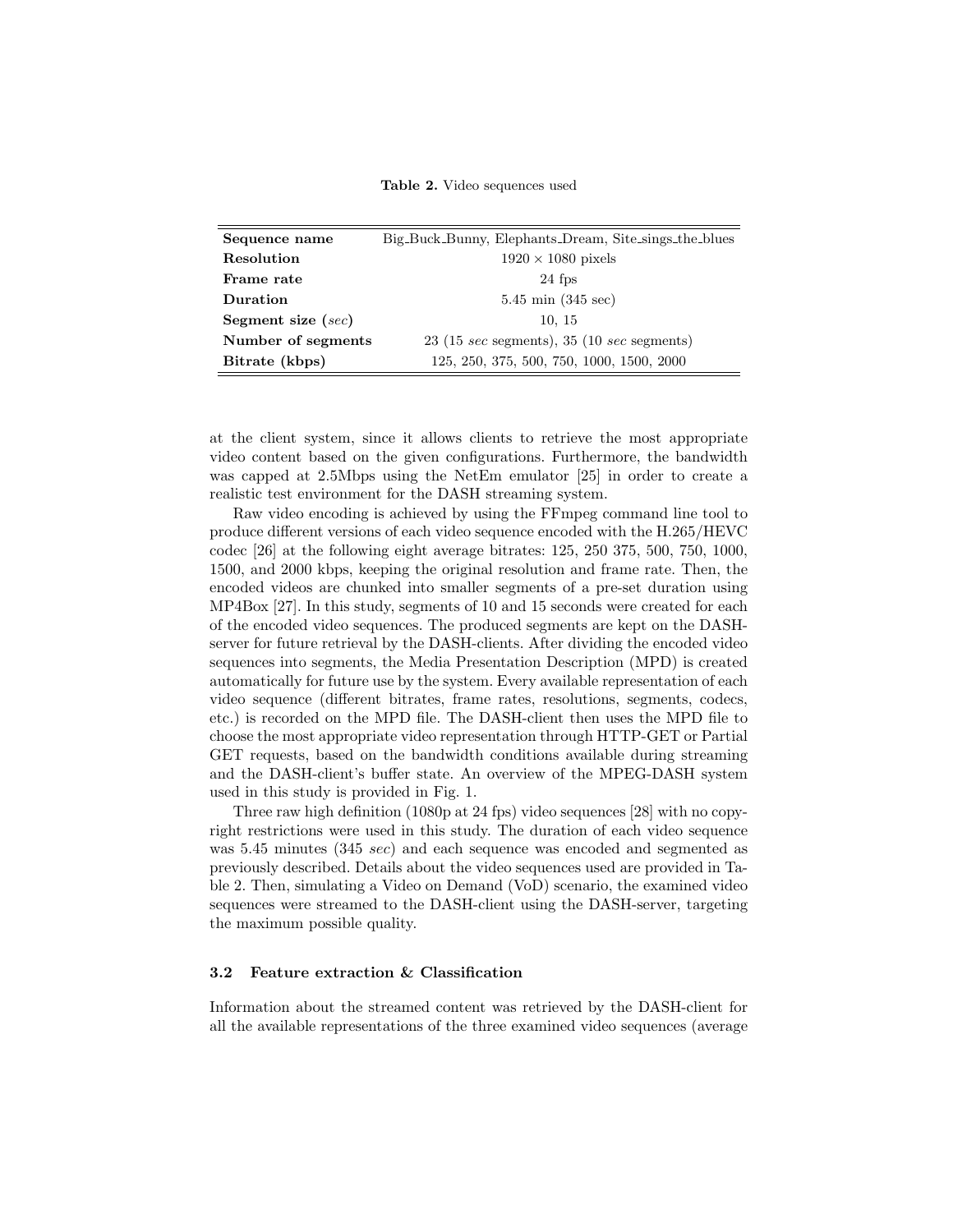

Fig. 1. Diagram of the examined MPEG-DASH system

bitrate and segment size). For each segment of each representation, the following information was recorded: the bitrate of played video in bps (not the original bitrate but the one served to the client), the actual available bandwidth in bps, and the DASH-Clients buffer size in bytes. Each triplet (bitrate, bandwidth, buffer size) was then used as a feature vector labelled with the original average bitrate of the examined segment (one of 125, 250 375, 500, 750, 1000, 1500, and 2000). This process led to 280 feature vectors (samples) for each video sequence when segmented with a segment duration of 10 sec, and to 184 feature vectors for each video sequence segmented with a segment duration of 15 sec. Finally, two set were created, one referring to 10 sec segments that had 840 samples and one referring to 15 sec segments that had 552 samples, with each sample belonging to one of the eight quality (bitrate) categories. Linear and non-linear classifiers were then used in order to create a machine learning model that can predict the quality class. The motive behind this approach is to assist the DASH-client in targeting the optimal quality level depending on the available resources of the client.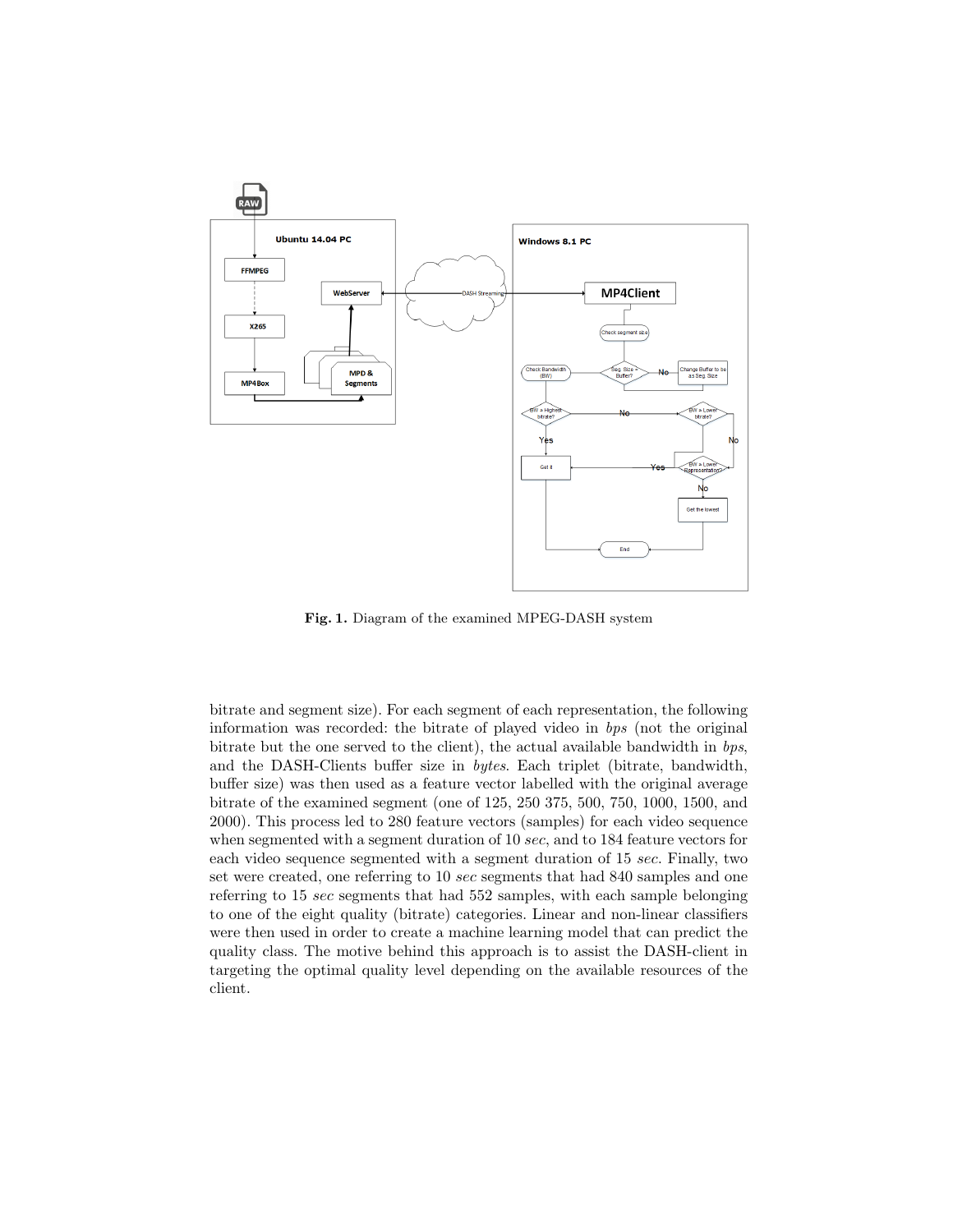| Classifier            | Accuracy $(\%)$ |                  |
|-----------------------|-----------------|------------------|
|                       | $10 \; sec$     | $15 \text{ sec}$ |
| $1-NN$                | 71.2            | 61.4             |
| $3-NN$                | 74.0            | 62.0             |
| $5-NN$                | 75.2            | 62.3             |
| $10-NN$               | 74.3            | 58.3             |
| SVM (Linear)          | 76.5            | 47.6             |
| SVM (RBF)             | 77.1            | 63.6             |
| SVM (Quadratic)       | 79.0            | 68.1             |
| <b>Decision Trees</b> | 78.6            | 55.8             |
| LDA                   | 66.1            | 42.0             |

Table 3. Classification results for each segment size

## 4 Experimental results

Multi-class supervised classification experiments were conducted in order to evaluate the performance of the proposed model. The examined classification algorithms were the k-Nearest Neighbour  $(k-NN)$  for  $k = 1, 3, 5, 10$ , the Linear Support Vector Machines (SVM), the SVM with RBF and quadratic kernels, the Decision Trees (DT), and Linear Discriminant Analysis (LDA). The one vs one method was used in order to achieve multi-class classification using the SVM classifiers. Furthermore, features were normalised before the classification experiments due to their difference in range, and 10-fold cross validation was employed in order to avoid over-fitting the examined models. The available MATLAB [29] implementations were used for all the classifiers. Results in terms of classification accuracy for each segment size are shown in Table 3. It is evident that the SVM with the quadratic kernel achieves the highest accuracy for both the examined segment sizes, reaching a 79 % accuracy for video sequences with a 10 sec segment size, and 68.1 % for a 15 sec segment size.

### 5 Conclusion

In this work, we proposed and evaluated a machine learning approach for selecting the optimal streaming quality for an MPEG-DASH video streaming server. Client-side features that included the current bitrate, the current bandwidth, and the current buffer size were used in order to create a machine learning model that is able to distinguish the target quality level in terms of the average bitrate used for encoding the video sequence with the H.265/HEVC codec. Supervised classification experiments showed that the SVM classifier with quadratic kernel function provided the highest classification accuracy, which reached 79 % when the video segment size is set to 10 sec and 68.1  $\%$  when set to 15 sec. As a result,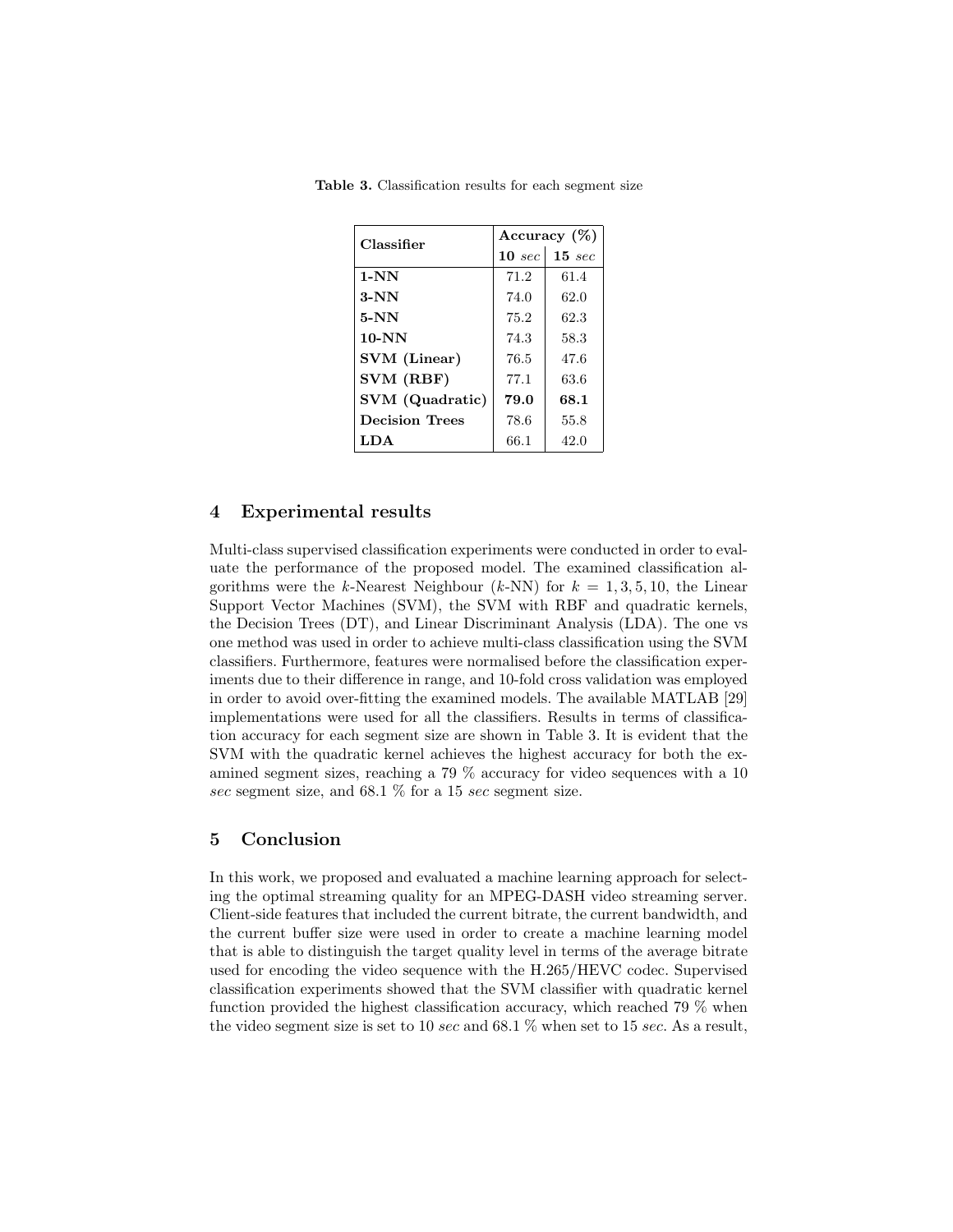the proposed model could be successfully utilised within an MPEG-DASH client for selecting the optimal quality for each client based on the client's current capabilities, leading to enhanced overall QoE. Future work could evaluate the proposed approach for different segment sizes (e.g. 1, 2, 5 and 20 sec), as well as additional features related to the client's capabilities.

#### References

- 1. Cisco: Cisco visual networking index: Global mobile data traffic forecast update (2017). URL https://www.cisco.com/c/en/us/solutions/collateral/serviceprovider/visual-networking-index-vni/mobile-white-paper-c11-520862.html. White Paper (Accessed 23 January 2018)
- 2. Microsoft Corporation: [MS-SSTR]: Smooth Streaming Protocol. V8.0 2017/09/15 (2015). URL https://winprotocoldoc.blob.core.windows.net/productionwindowsarchives/MS-SSTR/[MS-SSTR].pdf. White Paper. (Accessed 2 October 2017)
- 3. Adobe Systems Inc.: High-quality, network-efficient HTTP streaming. URL https://www.adobe.com/products/hds-dynamic-streaming.html. (Accessed 21 June 2017)
- 4. Pantos, R., May, W.: HTTP Live Streaming. RFC 8216, RFC Editor (2017)
- 5. ISO/IEC: Dynamic adaptive streaming over HTTP (DASH) Part 1: Media presentation description and segment formats. Standard, International Organization for Standardization (2014)
- 6. Oyman, O., Singh, S.: Quality of experience for http adaptive streaming services. IEEE Communications Magazine 50(4), 20–27 (2012). DOI 10.1109/MCOM.2012.6178830
- 7. Petrangeli, S., Wu, T., Wauters, T., Huysegems, R., Bostoen, T., Turck, F.D.: A machine learning-based framework for preventing video freezes in HTTP adaptive streaming. Journal of Network and Computer Applications  $94$ ,  $78 - 92$  (2017). DOI 10.1016/j.jnca.2017.07.009
- 8. Chan, K.M., Lee, J.Y.B.: Improving adaptive HTTP streaming performance with predictive transmission and cross-layer client buffer estimation. Multimedia Tools and Applications 75(10), 5917–5937 (2016). DOI 10.1007/s11042-015-2556-y
- 9. Cortes, C., Vapnik, V.: Support-vector networks. Machine Learning 20(3), 273–297 (1995). DOI 10.1007/BF00994018
- 10. Mirza, M., Sommers, J., Barford, P., Zhu, X.: A machine learning approach to TCP throughput prediction. IEEE/ACM Transactions on Networking 18(4), 1026–1039 (2010). DOI 10.1109/TNET.2009.2037812
- 11. Tian, G., Liu, Y.: Towards agile and smooth video adaptation in HTTP adaptive streaming. IEEE/ACM Transactions on Networking 24(4), 2386–2399 (2016). DOI 10.1109/TNET.2015.2464700
- 12. Xiong, P., Shen, J., Wang, Q., Jayasinghe, D., Li, J., Pu, C.: NBS: A networkbandwidth-aware streaming version switcher for mobile streaming applications under fuzzy logic control. In: 2012 IEEE First International Conference on Mobile Services, pp. 48–55 (2012). DOI 10.1109/MobServ.2012.10
- 13. Vergados, D.J., Michalas, A., Sgora, A., Vergados, D.D.: A control-based algorithm for rate adaption in MPEG-DASH. In: IISA 2014, The 5th International Conference on Information, Intelligence, Systems and Applications, pp. 438–442 (2014). DOI 10.1109/IISA.2014.6878834